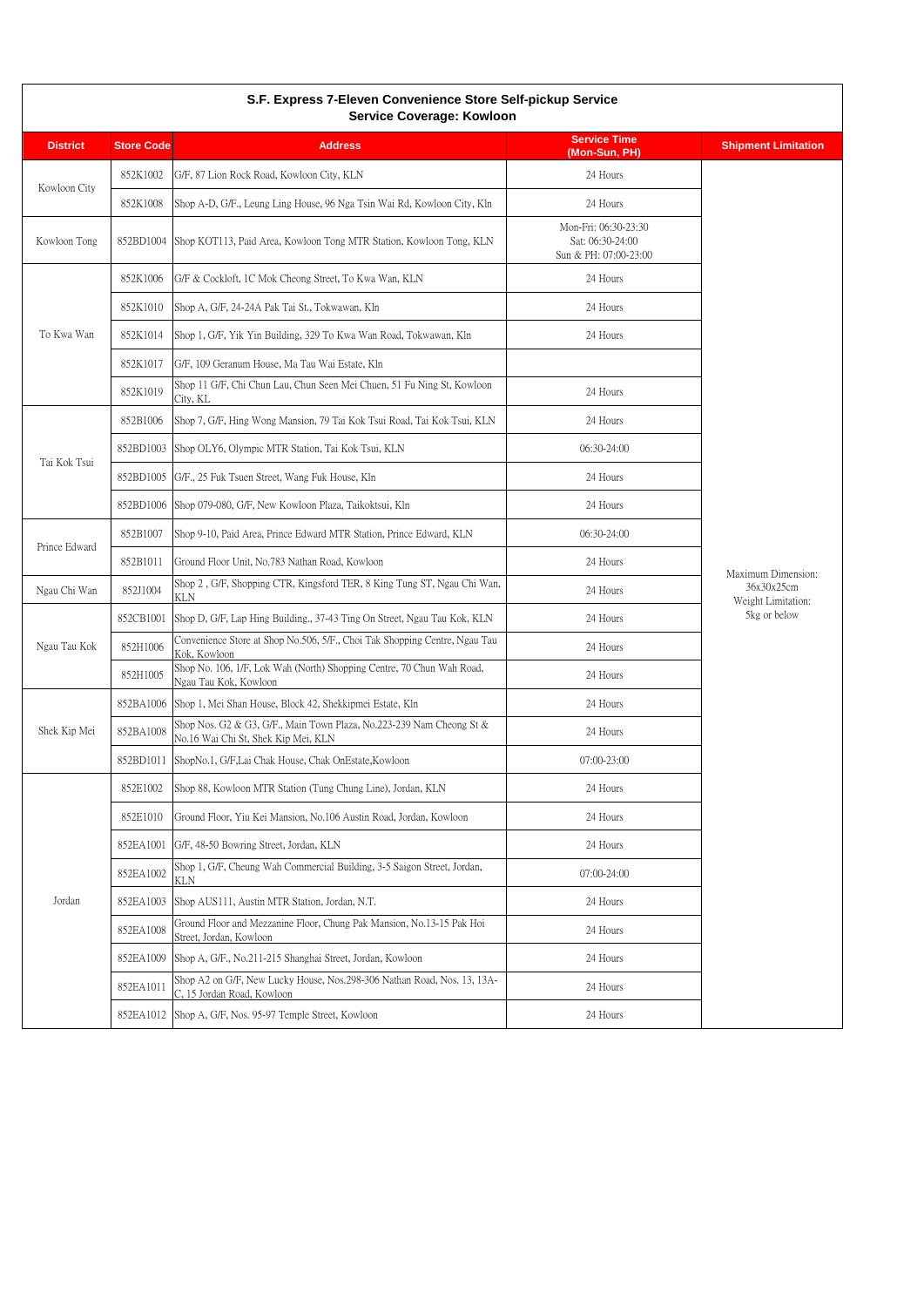| S.F. Express 7-Eleven Convenience Store Self-pickup Service<br>Service Coverage: Kowloon |                   |                                                                                                       |                                      |                                                                        |
|------------------------------------------------------------------------------------------|-------------------|-------------------------------------------------------------------------------------------------------|--------------------------------------|------------------------------------------------------------------------|
| <b>District</b>                                                                          | <b>Store Code</b> | <b>Address</b>                                                                                        | <b>Service Time</b><br>(Mon-Sun, PH) | <b>Shipment Limitation</b>                                             |
| Yau Ma Tei                                                                               | 852BB1001         | Shop H1, G/F, Prosperous Garden, 3 Public Square Street, Yau Ma Tei, KLN                              | 24 Hours                             | Maximum Dimension:<br>36x30x25cm<br>Weight Limitation:<br>5kg or below |
|                                                                                          |                   | 852BB1007 Shop 6, G/F., Ching Hong Building, 45-47 Temple St., KLN                                    | 24 Hours                             |                                                                        |
|                                                                                          | 852E1003          | Shop KOW68, Kowloon MTR Station, Yau Ma Tei, KLN                                                      | $07:00 - 24:00$                      |                                                                        |
|                                                                                          | 852EA1007         | G/F., Corner Shop, Taikoon Mansion, 42-52 Woosung Street, Kln                                         | 24 Hours                             |                                                                        |
|                                                                                          | 852BB1009         | Portion of Shop No.3 on Ground Floor (Shop 3A) Ka Wing Building, Nos.534-<br>538 Nathan Road, Kowloon | 24 Hours                             |                                                                        |
|                                                                                          | 852B1002          | Shop 19 & 20, Paid Concourse, Nam Cheong MTR Station, Cheung Sha Wan,<br>KLN                          | $07:00 - 24:00$                      |                                                                        |
|                                                                                          | 852DA1001         | Shop G17, G/F, Un Chau Shopping Centre, Un Chau Estate, Cheung Sha Wan,<br>KLN                        | 24 Hours                             |                                                                        |
| Cheung Sha Wan                                                                           | 852DA1004         | Shop 39, G/F, Lai Kok Shopping Centre, Lai Kok Estate, 12 Tonkin Street,<br>Sham Shui Po, KLN         | 24 Hours                             |                                                                        |
|                                                                                          |                   | 852DA1005 Shop No. 11, Po Hei Court Shopping Centre, Cheung Sha Wan, KLN                              | 24 Hours                             |                                                                        |
|                                                                                          | 852DA1009         | Shop 1B, G/F., Trade Square, No.681 Cheung Sha Wan Road, Cheung Sha Wan,<br>KLN                       | 07:00-23:30                          |                                                                        |
|                                                                                          | 852E1001          | Shop C210, 2/F, Shaw's Amenities Bldg, HK Polytechnic University, Hung<br>Hom, KLN                    | 07:00-23:00                          |                                                                        |
|                                                                                          | 852K1001          | Shop B2A, 2-32 Man Tai Street, Wing Wah Building, Whampoa Estate, Hung<br>Hom, KLN                    | 24 Hours                             |                                                                        |
|                                                                                          | 852K1003          | Shop 2A-2B, G/F, Wisdom Building, 17-19 Station Lane, Hung Hom, KLN                                   | 24 Hours                             |                                                                        |
| Hung Hom                                                                                 | 852K1004          | Shop 5, G/F, Hung Hom Bay Centre, 38-42 Fuk Chi Street, Hung Hom, KLN                                 | 07:00-23:00                          |                                                                        |
|                                                                                          | 852K1012          | Shop No. G20, G/F., Amazing World, Site 1, Whampoa Garden, Hunghom,<br>Kowloon                        | 24 Hours                             |                                                                        |
|                                                                                          | 852K1013          | Shop 1, G/F., Hung Fai House, Hung Hom Estate, Dyer Avenue, Hung Hom,<br>Kln                          | 24 Hours                             |                                                                        |
|                                                                                          | 852K1015          | G/F, Block A, I - Feng Mansions, No. 38A Chi Kiang Street, Kowloon                                    | 24 Hours                             |                                                                        |
|                                                                                          | 852K1016          | Shop 17D, G/F, United Building, Nos.1-7 Wu Kwong Street, Hung Hom,<br>Kowloon                         | 24 Hours                             |                                                                        |
|                                                                                          | 852D1001          | Shop N32, G/F, Stage Via 2 Humbert Street, Mei Foo Sun Chuen, Mei Foo,<br>KLN                         | 24 Hours                             |                                                                        |
| Mei Foo                                                                                  | 852DB1001         | Shop 99C, G/F, 69-119 Broadway, Mei Foo Sun Chuen, Kln                                                | 24 Hours                             |                                                                        |
| Choi Hung                                                                                | 852J1003          | Shop 6, G/F, Kam Wah House, Choi Hung Estate, Choi Hung, KLN                                          | 24 Hours                             |                                                                        |
|                                                                                          | 852J1011          | Shop No.5, G/F., Fu Yan House, Fu Shan Estate, Kowloon                                                | 24 Hours                             |                                                                        |
|                                                                                          | 852J1012          | Shop No. 9, Ground Floor, Choi Yip House, Choi Fai Estate, Kowloon                                    | 24 Hours                             |                                                                        |
|                                                                                          | 852J1013          | Shop No. A116, UG/F, Choi Wan Shopping Centre (Phase 2), Choi Wan (I)<br>Estate, Kowloon              | 24 Hours                             |                                                                        |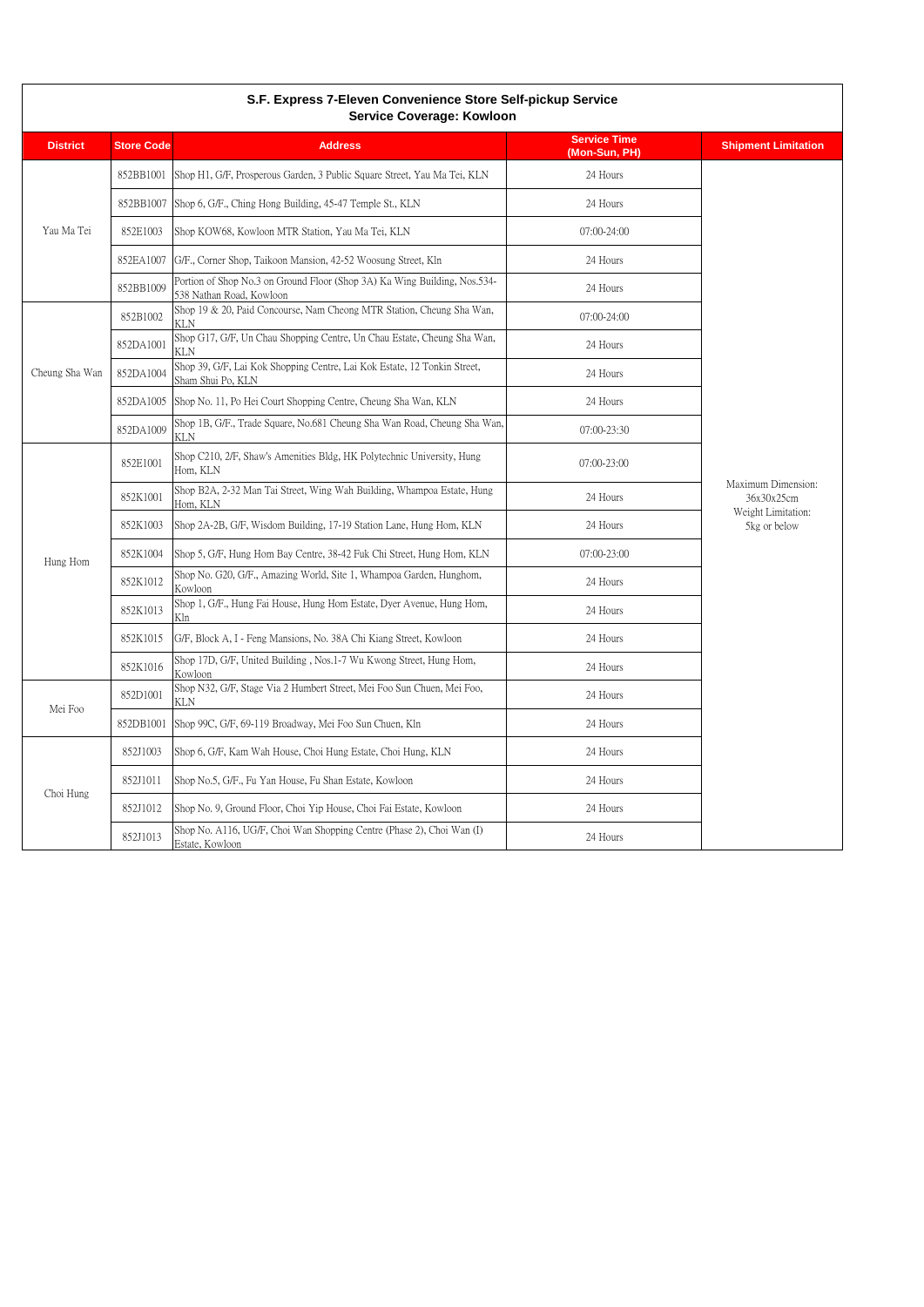| S.F. Express 7-Eleven Convenience Store Self-pickup Service<br>Service Coverage: Kowloon |                   |                                                                                           |                                      |                                                                        |
|------------------------------------------------------------------------------------------|-------------------|-------------------------------------------------------------------------------------------|--------------------------------------|------------------------------------------------------------------------|
| <b>District</b>                                                                          | <b>Store Code</b> | <b>Address</b>                                                                            | <b>Service Time</b><br>(Mon-Sun, PH) | <b>Shipment Limitation</b>                                             |
|                                                                                          | 852BA1002         | G/F, Pak Far Building, 156 Tai Po Road, Sham Shui Po, KLN                                 | 24 Hours                             |                                                                        |
|                                                                                          | 852BA1003         | Shop C, G/F, Yuen Cheong Court, 65-69 Un Chau Street, Sham Shui Po, KLN                   | 24 Hours                             |                                                                        |
|                                                                                          | 852BA1004         | G/F & C/F, 306 Lai Chi Kok Road, Sham Shui Po, KLN                                        | 24 Hours                             |                                                                        |
|                                                                                          | 852BA1005         | Shop No. 6-11, G/F., Godfrey Ctr., 175-185 Lai Chi Kok Rd., Kln                           | 24 Hours                             |                                                                        |
|                                                                                          | 852BA1007         | Shop A & B, G/F, Basement, Lee Luen Yick Bldg, 392-394 Lai Chi Kok Rd,<br>Kln             | 24 Hours                             |                                                                        |
|                                                                                          | 852DA1006         | Shop C1, G/F, 186 Pratas St., Cronin Garden, Shamshuipo, KLN                              | 24 Hours                             |                                                                        |
|                                                                                          | 852DA1008         | G/F., 332 Castle Peak Road, Shamshuipo, Kowloon                                           | 24 Hours                             |                                                                        |
| Sham Shui Po                                                                             | 852BA1009         | Shop 1, G/F, Ever Rich Mansion, 44-48 Pei Ho Street, Shamshuipo, Kln                      | 24 Hours                             |                                                                        |
|                                                                                          | 852BD1008         | Shop Nos. 14-15, G/F., Cheong Shun House, Nam Cheong Estate, Sham Shui<br>Po, Kowloon     | 24 Hours                             |                                                                        |
|                                                                                          | 852BA1010         | G/F., No.263 Yu Chau Street, Sham Shui Po, Kowloon                                        | 24 Hours                             |                                                                        |
|                                                                                          | 852BA1011         | Shop B, G/F., No.141-145 Nam Cheong Street, Sham Shui Po, Kowloon                         | 24 Hours                             |                                                                        |
|                                                                                          | 852BA1012         | Shop C & D on G/F., The Merrylands, 128 Tai Po Road, Kowloon                              | 24 Hours                             | Maximum Dimension:<br>36x30x25cm<br>Weight Limitation:<br>5kg or below |
|                                                                                          | 852BA1013         | Shop 05, G/F, Pak Tin Commercial Centre, Pak Tin Estate Phase 11, Sham Shui<br>Po, KL     | 24 Hours                             |                                                                        |
|                                                                                          | 852DA1011         | Shop 116, 1/F, Lai Tsui Shopping Centre, Lai Tsui Court, Sham Shui Po, KL                 | 07:00-23:00                          |                                                                        |
| Lai Chi Kok                                                                              | 852DA1010         | Shop No.8, G/F., Hoi Lai Shopping Centre, Hoi Lai Estate, Lai Chi Kok, KLN                | 24 Hours                             |                                                                        |
|                                                                                          | 852J1014          | Shop J G/F, San Po Kong Mansion, Nos. 2-32 Yin Hing St, Kowloon                           | 24 Hours                             |                                                                        |
| San Po Kong                                                                              | 852J1015          | Workshop No.4A, G/F, Laurels Industrial Centre, 32 Tai Yau St, San Po Kong,<br><b>KLN</b> | 24 Hours                             |                                                                        |
|                                                                                          | 852J1016          | Block A, Ground Floor, Nos.36 and 38 Shung Ling Street, San Po Kong, KLN                  | 24 Hours                             |                                                                        |
| Whampoa                                                                                  | 852K1007          | Shop WHA W2, Whampoa MTR Station, Whampoa, KLN                                            | 07:00-23:00                          |                                                                        |
| Tsz Wan Shan                                                                             | 852J1002          | Shop 324-325, Tsz Wan Shan Shopping Ctr, 23 Yuk Wah St, Tsz Wan Shan,<br>KLN              | 24 Hours                             |                                                                        |
|                                                                                          | 852J1008          | Shop D, G/F&C/L Yuk Wah Mansion, 1-11 Fong Wah Lane, Tsz Wan Shan,<br>KLN                 | 24 Hours                             |                                                                        |
|                                                                                          | 852J1009          | Ground Floor, No.32Wan Fung Street, Sze Wan Shan, Kowloon                                 | 07:00-24:00                          |                                                                        |
| Lok Fu                                                                                   | 852J1007          | Shop 5, 6, 7 & 8, Level 3, Wang Fai Centre, Wang Tau Hom Estate, Lok Fu,<br>KLN           | 24 Hours                             |                                                                        |
|                                                                                          | 852CA1001         | Shop 2 G/F, Lei On Court, Car park, Lam Tin, KLN                                          | 07:00-23:00                          |                                                                        |
| Lam Tin                                                                                  | 852CC1021         | Shop G01, G/F, Ping Tin Shopping Centre, Ping Tin Estate, Lam Tin, KLN                    | 24 Hours                             |                                                                        |
|                                                                                          | 852CC1029         | Shop 101, Yan Tin House, Hing Tin Est., Lam Tin                                           | 24 Hours                             |                                                                        |
|                                                                                          | 852CC1030         | Shop 1, Kwok Tin Shopping Centre, Kwong Tin Estate, Kowloon                               | 24 Hours                             |                                                                        |
|                                                                                          | 852CA1003         | Shop 4A17,4A18A,4A18B,Sceneway Garden Shopping Centre, Lam Tin (MTR)                      | 0600-2400                            |                                                                        |
|                                                                                          | 852CC1031         | Shop G1B, Tak Tin Shopping Center, Tak Tin Est. Lam Tin                                   | 24 Hours                             |                                                                        |